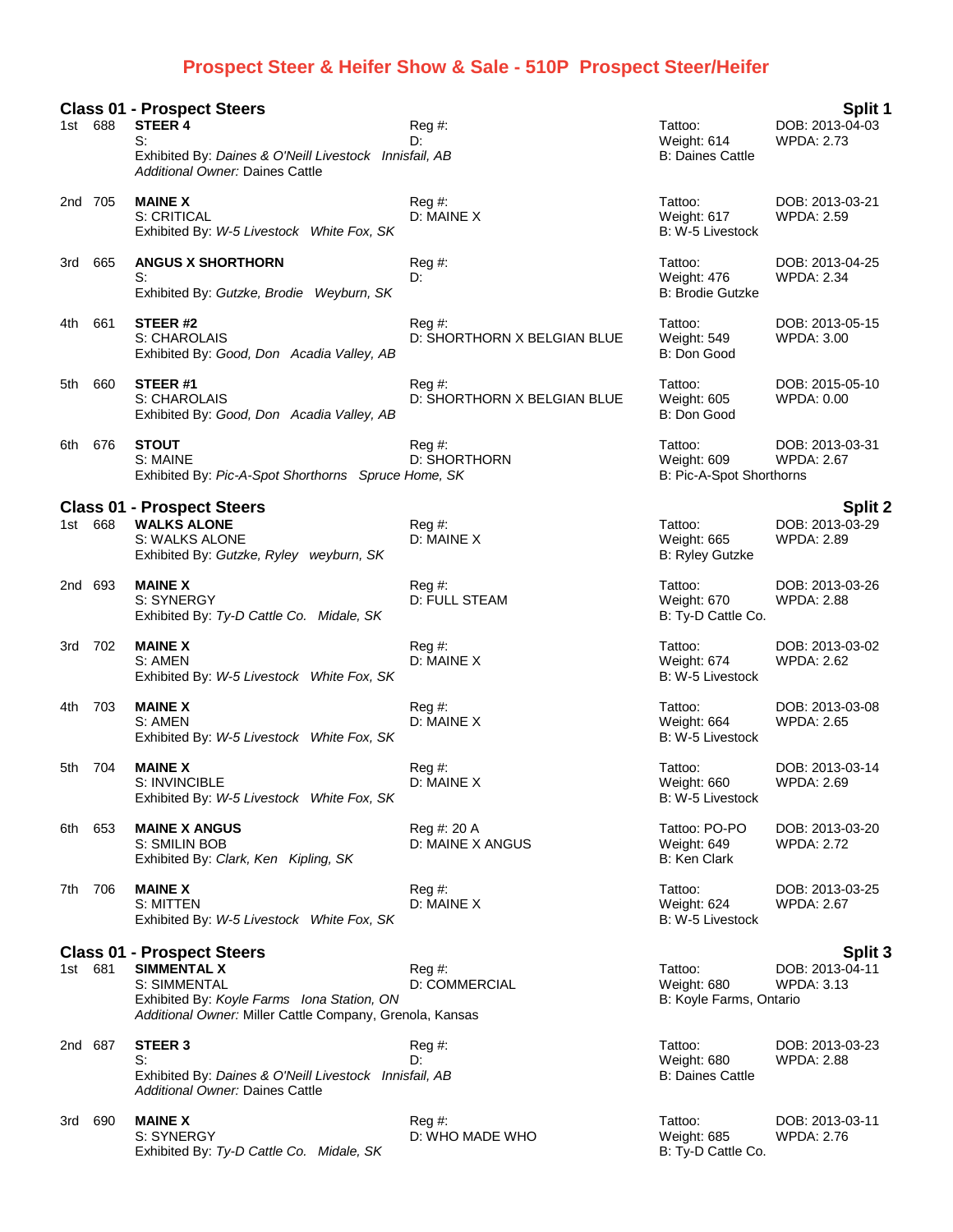| 4th                               | 689     | <b>MAINE X</b><br>S: SYNERGY<br>Exhibited By: Ty-D Cattle Co. Midale, SK                             | $Reg#$ :<br>D: WHO MADE WHO          | Tattoo:<br>Weight: 699<br>B: Ty-D Cattle Co.                           | DOB: 2013-03-09<br><b>WPDA: 2.80</b> |  |
|-----------------------------------|---------|------------------------------------------------------------------------------------------------------|--------------------------------------|------------------------------------------------------------------------|--------------------------------------|--|
|                                   | 5th 682 | <b>SIMMENTAL X</b><br>S: SIMMENTAL<br>Exhibited By: Koyle Farms Iona Station, ON                     | $Reg#$ :<br><b>D: COMMERCIAL</b>     | Tattoo:<br>Weight: 684<br>B: Miller Cattle Company, Grenola,<br>Kansas | DOB: 2013-03-17<br><b>WPDA: 2.83</b> |  |
|                                   |         | Additional Owner: Miller Cattle Company, Grenola, Kansas                                             |                                      |                                                                        |                                      |  |
| 6th 651                           |         | <b>TABLELAND STEER 319A</b><br>S: WALKS ALONE<br>Exhibited By: Tableland Cattle Co. Estevan, SK      | Reg#<br>D: HEREFORD X ANGUS          | Tattoo:<br>Weight: 696<br>B: Tableland Cattle Co.                      | DOB: 2013-02-19<br>WPDA: 2.60        |  |
| 7th.                              | 686     | <b>STEER 2</b><br>S:<br>Exhibited By: Daines & O'Neill Livestock Innisfail, AB                       | Reg#<br>D:                           | Tattoo:<br>Weight: 696<br><b>B: Daines Cattle</b>                      | DOB: 2013-03-18<br><b>WPDA: 2.89</b> |  |
|                                   |         | Additional Owner: Daines Cattle                                                                      |                                      |                                                                        |                                      |  |
| 8th                               | 701     | <b>PRETTY SNAZZY 304</b><br>S: PRETTY SNAZZY<br>Exhibited By: Vandy Cattle Benson, SK                | Reg #:<br>D: MAINE                   | Tattoo:<br>Weight: 697<br><b>B: Vandy Cattle</b>                       | DOB: 2013-03-26<br><b>WPDA: 2.99</b> |  |
|                                   |         | <b>Class 01 - Prospect Steers</b>                                                                    |                                      |                                                                        | <b>Split 4</b>                       |  |
|                                   | 1st 652 | STEER#1<br>S: MASTER OF PUPPETS<br>Exhibited By: Chalack, Riley Carstairs, AB                        | $Reg \#$ :<br>D: EYE CANDY           | Tattoo:<br>Weight: 713<br><b>B: Riley Chalack</b>                      | DOB: 2013-01-05<br><b>WPDA: 2.28</b> |  |
|                                   | 2nd 664 | 821<br>S: WALKS ALONE<br>Exhibited By: G2 Cattle Co. Macoun, SK                                      | Reg #: 821<br>D: ANGUS               | Tattoo:<br>Weight: 710<br>B: Benji Gustafson                           | DOB: 2013-04-03<br><b>WPDA: 3.16</b> |  |
| 3rd -                             | 685     | STEER <sub>1</sub>                                                                                   | Reg#                                 | Tattoo:                                                                | DOB: 2013-03-03                      |  |
|                                   |         | S:<br>Exhibited By: Daines & O'Neill Livestock Innisfail, AB<br>Additional Owner: Daines Cattle      | D:                                   | Weight: 710<br><b>B: Daines Cattle</b>                                 | <b>WPDA: 2.77</b>                    |  |
| 4th l                             | 698     | <b>BOB 308</b><br>S: SMILIN' BOB<br>Exhibited By: Vandy Cattle Benson, SK                            | Reg#<br>D: WHO MADE WHO              | Tattoo:<br>Weight: 700<br><b>B: Vandy Cattle</b>                       | DOB: 2013-04-01<br><b>WPDA: 3.08</b> |  |
| 5th -                             | 679     | <b>CHAROLAIS X</b><br>S: CHAROLAIS<br>Exhibited By: Koyle Farms Iona Station, ON                     | Reg #:<br><b>D: COMMERCIAL</b>       | Tattoo:<br>Weight: 700<br>B: Miller Cattle Company, Grenola,<br>Kansas | DOB: 2013-03-15<br><b>WPDA: 2.87</b> |  |
|                                   |         | Additional Owner: Miller Cattle Company, Grenola, Kansas                                             |                                      |                                                                        |                                      |  |
| 6th -                             | 656     | <b>SHORTHORN X MAINE</b><br>S: SIN CITY<br>Exhibited By: Clark, Ryan Kipling, SK                     | Reg #: 73 A<br>D: MAINE X ANGUS      | Tattoo:<br>Weight: 709<br>B: Ryan Clark                                | DOB: 2013-03-14<br><b>WPDA: 2.89</b> |  |
| 7th -                             | 658     | 36A<br>S: BIG TALKER (MAINE X)<br>Exhibited By: Gilchrist Show Cattle Bluffton, AB                   | Reg#<br>D: MAINE X SIMMENTAL X ANGUS | Tattoo:<br>Weight: 725<br><b>B: Gilchrist Show Cattle</b>              | DOB: 2013-03-06<br><b>WPDA: 2.87</b> |  |
| <b>Class 01 - Prospect Steers</b> |         |                                                                                                      |                                      |                                                                        | <b>Split 5</b>                       |  |
|                                   | 1st 674 | <b>STEER #30</b><br>S: MASTER OF PUPPETS (CROSS BRED)<br>Exhibited By: Jackson Cattle Co. Sedley, SK | Reg #:<br>D: CROSS BRED              | Tattoo:<br>Weight: 748<br>B: Jackson Cattle Co.                        | DOB: 2013-04-12<br><b>WPDA: 3.46</b> |  |
|                                   | 2nd 691 | <b>MAINE X</b><br>S: SYNERGY<br>Exhibited By: Ty-D Cattle Co. Midale, SK                             | Reg #:<br>D: FULL STEAM              | Tattoo:<br>Weight: 752<br>B: Ty-D Cattle Co.                           | DOB: 2013-03-15<br><b>WPDA: 3.08</b> |  |
| 3rd l                             | 667     | <b>BODACIOUS</b><br>S: BODACIOUS<br>Exhibited By: Gutzke, Ryley weyburn, SK                          | $Reg#$ :<br>D: MAINE X               | Tattoo:<br>Weight: 747<br><b>B: Ryley Gutzke</b>                       | DOB: 2013-03-18<br>WPDA: 3.10        |  |
| 4th -                             | 650     | <b>TABLELAND STEER 335A</b><br>S: WALKS ALONE<br>Exhibited By: Tableland Cattle Co. Estevan, SK      | Reg #:<br><b>D: SIMMENTAL</b>        | Tattoo:<br>Weight: 748<br>B: Tableland Cattle Co.                      | DOB: 2013-02-24<br><b>WPDA: 2.84</b> |  |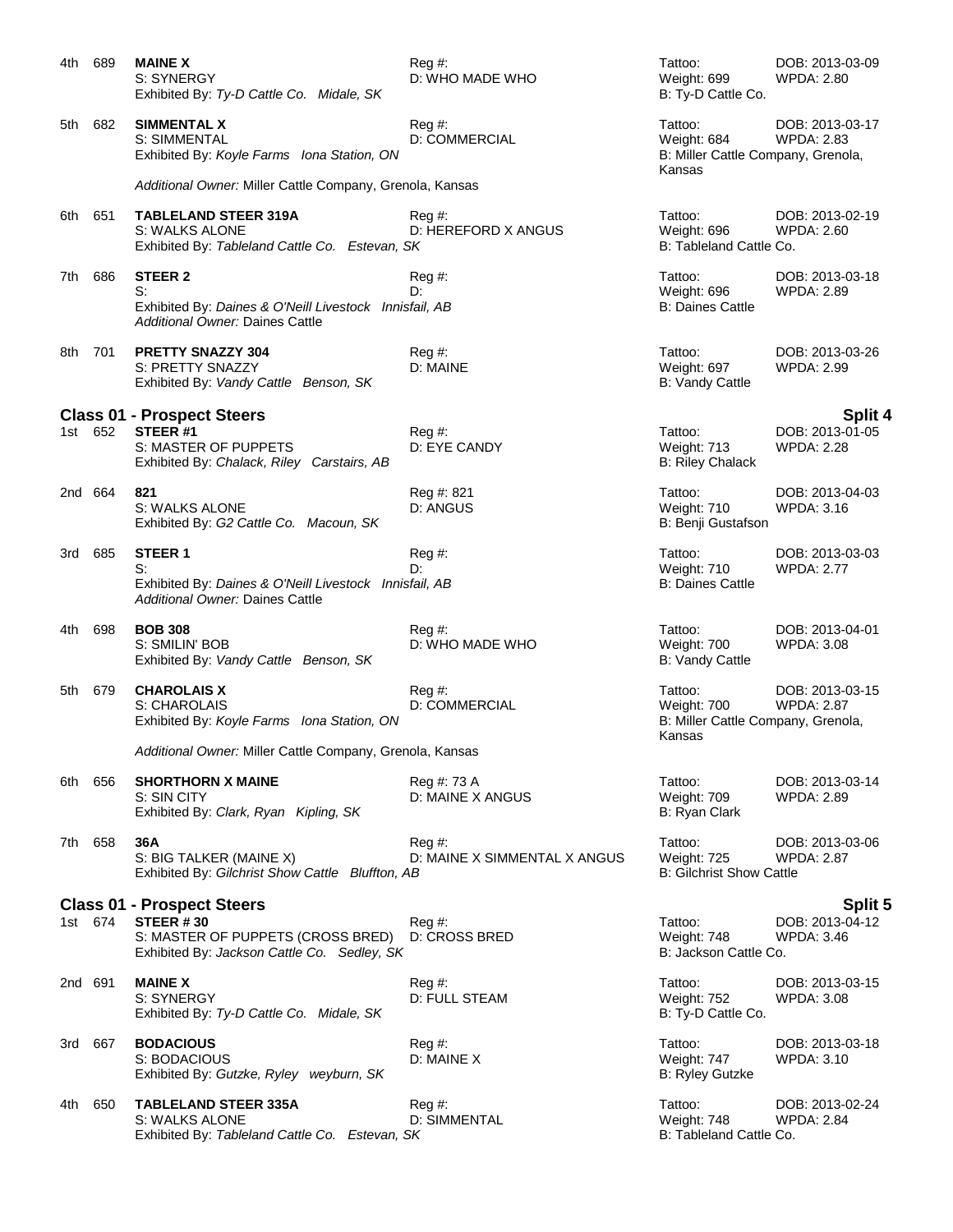|                                                          | 5th 677 | <b>TAZ</b><br>S: NAUGHTY PINE<br>Exhibited By: Pic-A-Spot Shorthorns Spruce Home, SK                 | Reg #:<br>D: SHORTHORN X                             | Tattoo:<br><b>Weight: 753</b><br>B: Pic-A-Spot Shorthorns              | DOB: 2013-02-13<br><b>WPDA: 2.75</b>                                 |
|----------------------------------------------------------|---------|------------------------------------------------------------------------------------------------------|------------------------------------------------------|------------------------------------------------------------------------|----------------------------------------------------------------------|
|                                                          | 6th 657 | 33A<br>S: LUXURY TAX (MAINE X)<br>Exhibited By: Gilchrist Show Cattle Bluffton, AB                   | Reg#<br>D: ANGUS X                                   | Tattoo:<br>Weight: 728<br><b>B: Gilchrist Show Cattle</b>              | DOB: 2013-03-01<br><b>WPDA: 2.82</b>                                 |
|                                                          | 7th 655 | <b>MAINE X ANGUS</b><br>S: ZUS<br>Exhibited By: Clark, Ryan Kipling, SK                              | Reg #: 104 A<br>D: MAINE X ANGUS                     | Tattoo:<br>Weight: 747<br>B: Ryan Clark                                | DOB: 2013-03-27<br><b>WPDA: 3.22</b>                                 |
|                                                          |         | <b>Class 01 - Prospect Steers</b>                                                                    |                                                      |                                                                        | Split 6                                                              |
|                                                          | 1st 684 | <b>MCINTOSH STEER 2</b><br>S: HIGHLINER<br>Exhibited By: McIntosh Ranch Eriksdale, MB                | $Reg#$ :<br>D: MAINE                                 | Tattoo:<br>Weight: 778<br>B: McIntosh Ranch                            | DOB: 2013-03-22<br>WPDA: 3.28                                        |
|                                                          | 2nd 692 | <b>MAINE X</b><br>S: SYNERGY<br>Exhibited By: Ty-D Cattle Co. Midale, SK                             | Reg#<br><b>D: STRICTLY BUSINESS</b>                  | Tattoo:<br>Weight: 783<br>B: Ty-D Cattle Co.                           | DOB: 2013-03-20<br><b>WPDA: 3.28</b>                                 |
|                                                          | 3rd 675 | <b>STEER #12</b><br>S: MASTER OF PUPPETS (CROSS BRED)<br>Exhibited By: Jackson Cattle Co. Sedley, SK | Reg#<br><b>D: CROSS BRED</b>                         | Tattoo:<br>Weight: 758<br>B: Jackson Cattle Co.                        | DOB: 2013-04-22<br><b>WPDA: 3.68</b>                                 |
|                                                          | 4th 678 | <b>ANGUS X</b><br>S: ANGUS<br>Exhibited By: Koyle Farms Iona Station, ON                             | $\text{Req } #:$<br>D: COMMERCIAL                    | Tattoo:<br>Weight: 760<br>B: Miller Cattle Company, Grenola,<br>Kansas | DOB: 2013-03-25<br><b>WPDA: 3.25</b>                                 |
|                                                          |         | Additional Owner: Miller Cattle Company, Grenola, Kansas                                             |                                                      |                                                                        |                                                                      |
| 5th -                                                    | 662     | 133<br>S: WALKS ALONE<br>Exhibited By: G2 Cattle Co. Macoun, SK                                      | Reg #: 133<br>D: ANGUS X                             | Tattoo:<br>Weight: 796<br>B: Benji Gustafson                           | DOB: 2013-03-26<br>WPDA: 3.42                                        |
| 6th.                                                     | 683     | <b>MCINTOSH STEER 1</b><br>S: MONOPOLY<br>Exhibited By: McIntosh Ranch Eriksdale, MB                 | Reg#<br>D: SIMMENTAL                                 | Tattoo:<br>Weight: 792<br>B: McIntosh Ranch                            | DOB: 2013-03-17<br>WPDA: 3.27                                        |
| 7th                                                      | 696     | <b>BIM 305</b><br>S: BELIEVE IN ME<br>Exhibited By: Vandy Cattle Benson, SK                          | Reg#<br><b>D: STRICTLY BUSINESS</b>                  | Tattoo:<br>Weight: 776<br><b>B: Vandy Cattle</b>                       | DOB: 2013-03-26<br><b>WPDA: 3.33</b>                                 |
| 8th -                                                    | 659     | 2A<br>S: WALKS ALONE (MAINE X)<br>Exhibited By: Gilchrist Show Cattle Bluffton, AB                   | Reg#<br>D: HEREFORD X ANGUS                          | Tattoo:<br>Weight: 788<br><b>B: Gilchrist Show Cattle</b>              | DOB: 2013-02-03<br><b>WPDA: 2.77</b>                                 |
|                                                          |         | <b>Class 01 - Prospect Steers</b>                                                                    |                                                      |                                                                        | Split 7                                                              |
|                                                          | 1st 695 | <b>MAINE X</b><br>S: AMEN                                                                            | Reg#<br>D: MANCHILD X HEREFORD X<br><b>SHORTHORN</b> | Tattoo: LDS 36A<br>Weight: 803                                         | DOB: 2013-01-11<br>WPDA: 2.62                                        |
|                                                          |         | Exhibited By: Lucky Springs Farms Rocky Mountain House, AB                                           |                                                      | <b>B: Lucky Springs Farms</b>                                          |                                                                      |
|                                                          | 2nd 680 | <b>MAINE X</b><br>S: MAINE<br>Exhibited By: Koyle Farms Iona Station, ON                             | Reg #:<br><b>D: COMMERCIAL</b>                       | Tattoo:<br>Weight: 818<br>B: Miller Cattle Company, Grenola,<br>Kansas | DOB: 2013-03-20<br><b>WPDA: 3.42</b>                                 |
| Additional Owner: Miller Cattle Company, Grenola, Kansas |         |                                                                                                      |                                                      |                                                                        |                                                                      |
| 3rd                                                      | 671     | <b>TAG 83</b><br>S: BODACIOUS<br>Exhibited By: Mission Ridge Herefords Raymore, SK                   | Reg#<br>D: SIMMENTAL X HEREFORD                      | Tattoo:<br>Weight: 833<br>B: Matthew, James & Michelle Hordos          | DOB: 2013-02-28<br>WPDA: 3.22                                        |
| 4th                                                      | 670     | <b>TAG 19</b><br>S: BODACIOUS<br>Exhibited By: Mission Ridge Herefords Raymore, SK                   | Reg#<br>D: SIMMENTAL                                 | Tattoo:<br>Weight: 883                                                 | DOB: 2013-02-11<br>WPDA: 3.20<br>B: Matthew, James & Michelle Hordos |
| 5th l                                                    | 663     | 771<br>S: WALKS ALONE<br>Exhibited By: G2 Cattle Co. Macoun, SK                                      | Reg#<br>D: ANGUS X                                   | Tattoo:<br>Weight: 888<br>B: Benji Gustafson                           | DOB: 2013-03-19<br>WPDA: 3.70                                        |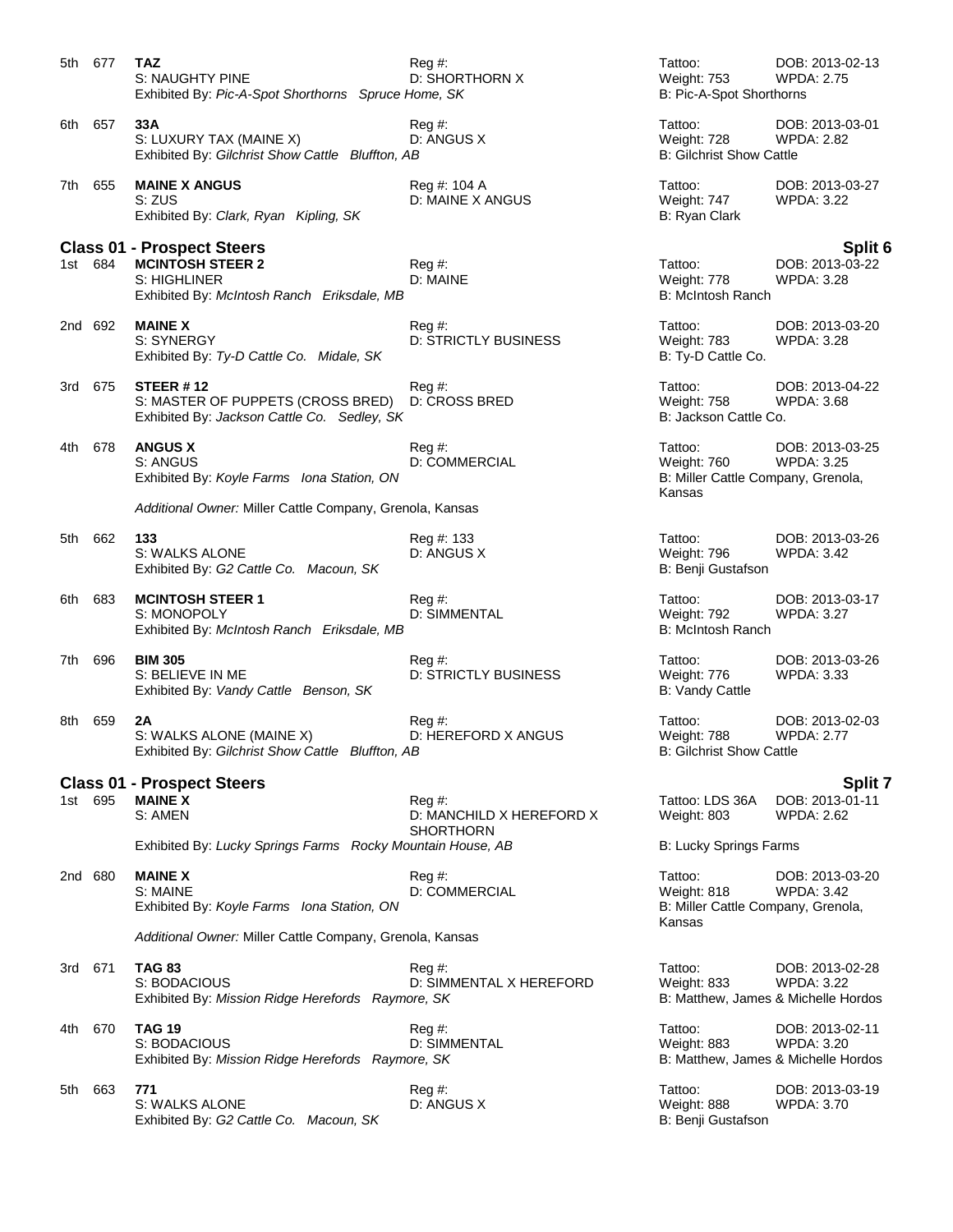| 6th.    | 697     | <b>BIM 307</b><br>S: BELIEVE IN ME<br>Exhibited By: Vandy Cattle Benson, SK                                                                                  | $Reg#$ :<br>D: MAINE                                     | Tattoo:<br>Weight: 826<br><b>B: Vandy Cattle</b>                       | DOB: 2013-03-28<br><b>WPDA: 3.58</b>            |
|---------|---------|--------------------------------------------------------------------------------------------------------------------------------------------------------------|----------------------------------------------------------|------------------------------------------------------------------------|-------------------------------------------------|
| 7th     | 669     | <b>TAG 102</b><br>S: BODACIOUS<br>Exhibited By: Mission Ridge Herefords Raymore, SK                                                                          | $Reg#$ :<br>D: SIMMENTAL X HEREFORD                      | Tattoo:<br>Weight: 875<br>B: Matthew, James & Michelle Hordos          | DOB: 2013-02-14<br><b>WPDA: 3.21</b>            |
|         | 1st 652 | <b>Class 02 - Grand Champion and Reserve Grand Champion Prospect Steer</b><br>STEER#1<br>S: MASTER OF PUPPETS<br>Exhibited By: Chalack, Riley Carstairs, AB  | $Reg#$ :<br>D: EYE CANDY                                 | Tattoo:<br>Weight: 713<br><b>B: Riley Chalack</b>                      | Split 0<br>DOB: 2013-01-05<br><b>WPDA: 2.28</b> |
|         | 2nd 695 | <b>MAINE X</b><br>S: AMEN                                                                                                                                    | $Reg#$ :<br>D: MANCHILD X HEREFORD X<br><b>SHORTHORN</b> | Tattoo: LDS 36A<br>Weight: 803                                         | DOB: 2013-01-11<br><b>WPDA: 2.62</b>            |
|         |         | Exhibited By: Lucky Springs Farms Rocky Mountain House, AB                                                                                                   |                                                          | <b>B: Lucky Springs Farms</b>                                          |                                                 |
| 1st 628 |         | <b>Class 03 - Prospect Heifers</b><br><b>SIMMENTAL X</b><br>S:<br>Exhibited By: Koyle Farms Iona Station, ON                                                 | Reg#<br>D:                                               | Tattoo:<br>Weight: 688<br>B: Koyle Farms, Ontario                      | <b>Split 1</b><br>DOB: 2013-04-12<br>WPDA: 3.19 |
|         | 2nd 632 | <b>DAINES MISS HARD CORE 22A</b><br>S: DAINES SIR HARD CORE 35W<br>Exhibited By: Daines & O'Neill Livestock Innisfail, AB<br>Additional Owner: Daines Cattle | Reg#<br>D: DAINES MUSS 56W                               | Tattoo: GLD 22A<br>Weight: 550<br><b>B: Daines Cattle</b>              | DOB: 2013-04-02<br><b>WPDA: 2.43</b>            |
| 3rd 611 |         | <b>MOLLY 582</b><br>S:<br>Exhibited By: Gutzke, Brodie Weyburn, SK                                                                                           | Reg#<br>D:                                               | Tattoo:<br>Weight: 554<br><b>B: Brodie Gutzke</b>                      | DOB: 2013-04-20<br><b>WPDA: 2.66</b>            |
| 4th     | 622     | 4A<br>S: SIMMENTAL X<br>Exhibited By: Jackson Cattle Co. Sedley, SK                                                                                          | Reg #:<br>D: SIMMENTAL X                                 | Tattoo:<br>Weight: 612<br>B: Dawn Halstead                             | DOB: 2013-04-12<br>WPDA: 2.83                   |
| 5th     | 607     | <b>HEIFER#1</b><br>S: CHAROLAIS<br>Exhibited By: Good, Don Acadia Valley, AB                                                                                 | Reg #:<br>D: SHORTHORN X BELGIAN BLUE                    | Tattoo:<br>Weight: 564<br>B: Don Good                                  | DOB: 2013-04-15<br><b>WPDA: 2.65</b>            |
| 6th     | 623     | <b>FIRECRACKER</b><br>S: MAINE<br>Exhibited By: Pic-A-Spot Shorthorns Spruce Home, SK                                                                        | Reg #:<br><b>D: SHORTHORN</b>                            | Tattoo:<br>Weight: 663<br>B: Pic-A-Spot Shorthorns                     | DOB: 2013-04-10<br><b>WPDA: 3.04</b>            |
| 7th     | 608     | <b>HEIFER#2</b><br>S: CHAROLAIS<br>Exhibited By: Good, Don Acadia Valley, AB                                                                                 | Reg #:<br>D: SHORTHORN X BELGIAN BLUE                    | Tattoo:<br>Weight: 591<br>B: Don Good                                  | DOB: 2013-05-02<br><b>WPDA: 3.02</b>            |
|         |         | <b>Class 03 - Prospect Heifers</b>                                                                                                                           |                                                          |                                                                        | Split 2                                         |
| 1st 613 |         | <b>MOLLY 810</b><br>S:<br>Exhibited By: Gutzke, Brodie Weyburn, SK                                                                                           | $Reg#$ :<br>D:                                           | Tattoo:<br>Weight: 673<br><b>B: Brodie Gutzke</b>                      | DOB: 2013-03-20<br><b>WPDA: 2.82</b>            |
|         | 2nd 614 | MOLLY 830<br>S:<br>Exhibited By: Gutzke, Brodie Weyburn, SK                                                                                                  | Reg #:<br>D:                                             | Tattoo:<br>Weight: 656<br><b>B: Brodie Gutzke</b>                      | DOB: 2013-03-23<br><b>WPDA: 2.78</b>            |
| 3rd     | 630     | <b>MCINTOSH HEIFER 2</b><br>S: MONOPOLY<br>Exhibited By: McIntosh Ranch Eriksdale, MB                                                                        | Reg #:<br>D: ANGUS X                                     | Tattoo:<br>Weight: 740<br><b>B: McIntosh Ranch</b>                     | DOB: 2013-03-20<br><b>WPDA: 3.10</b>            |
| 4th.    | 627     | <b>CHAROLAIS X</b><br>S:<br>Exhibited By: Koyle Farms Iona Station, ON                                                                                       | Reg #:<br>D:                                             | Tattoo:<br>Weight: 652<br>B: Miller Cattle Company, Grenola,<br>Kansas | DOB: 2013-03-21<br><b>WPDA: 2.74</b>            |
|         |         | Additional Owner: Miller Cattle Company, Grenola, Kansas                                                                                                     |                                                          |                                                                        |                                                 |
| 5th     | 605     | <b>MAINE X ANGUS</b><br>S: BODACIOUS<br>Exhibited By: Clark, Ken Kipling, SK                                                                                 | Reg #: 21 A<br>D: MAINE X ANGUS                          | Tattoo:<br>Weight: 802<br>B: Ken Clark                                 | DOB: 2013-03-21<br><b>WPDA: 3.37</b>            |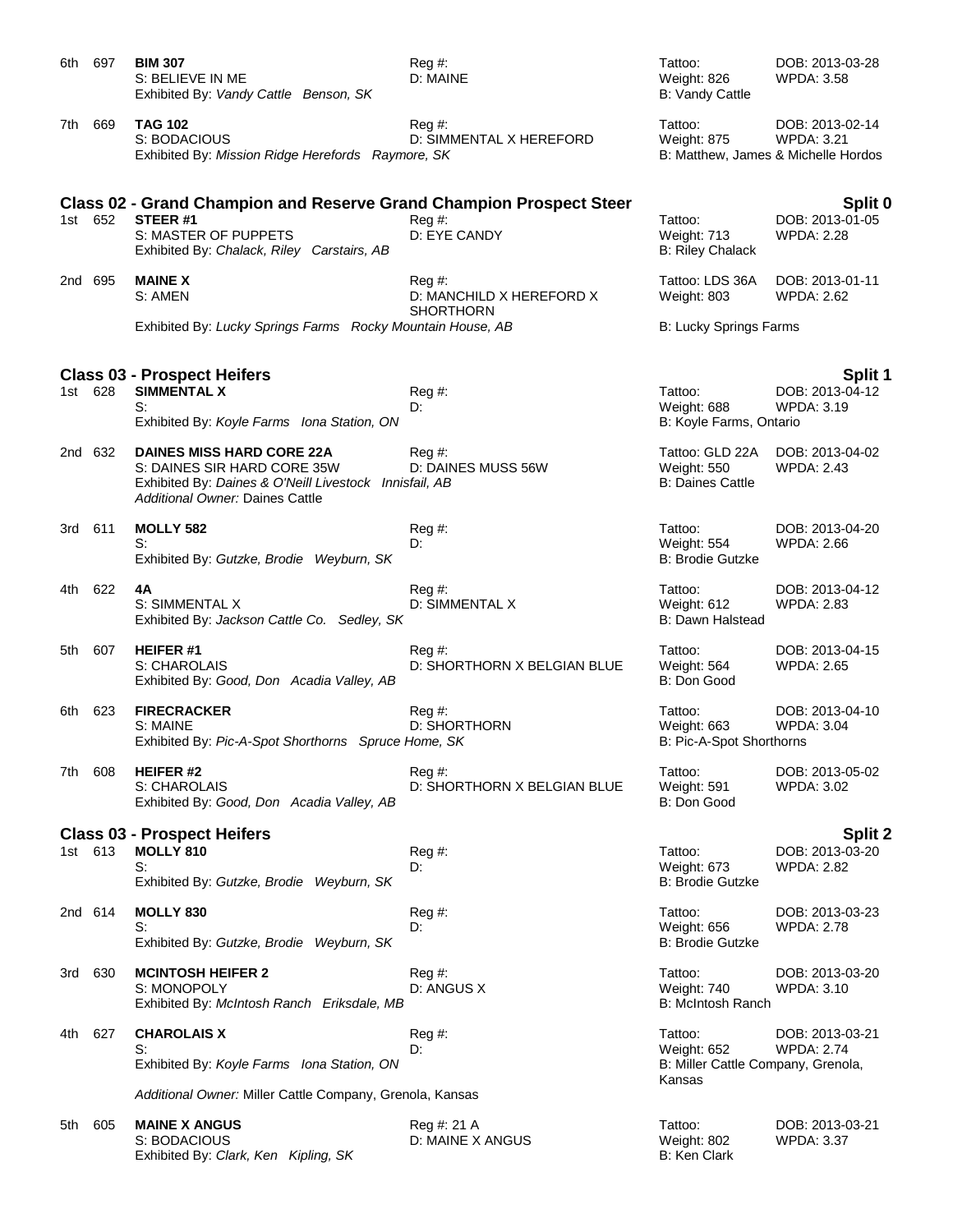| 6th.    | 610     | <b>MOLLY 519</b><br>S:<br>Exhibited By: Gutzke, Brodie Weyburn, SK                                                                                           | Reg #:<br>D:                                                   | Tattoo:<br>Weight: 613<br>B:                                    | DOB: 2013-03-25<br><b>WPDA: 2.62</b>            |
|---------|---------|--------------------------------------------------------------------------------------------------------------------------------------------------------------|----------------------------------------------------------------|-----------------------------------------------------------------|-------------------------------------------------|
| 7th.    | 644     | <b>PRETTY SNAZZY 303</b><br>S: PRETTY SNAZZY<br>Exhibited By: Vandy Cattle Benson, SK                                                                        | Reg#<br>D: POKERFACE X SIN CITY                                | Tattoo:<br>Weight: 565<br><b>B: Vandy Cattle</b>                | DOB: 2013-03-24<br><b>WPDA: 2.40</b>            |
|         | 1st 629 | <b>Class 03 - Prospect Heifers</b><br><b>MCINTOSH HEIFER 1</b><br>S: MONOPOLY<br>Exhibited By: McIntosh Ranch Eriksdale, MB                                  | $Req \#$ :<br>D: SIMMENTAL X ANGUS                             | Tattoo:<br>Weight: 776<br><b>B: McIntosh Ranch</b>              | Split 3<br>DOB: 2013-03-17<br><b>WPDA: 3.21</b> |
|         | 2nd 631 | <b>DAINES MISS HARD CORE 21A</b><br>S: DAINES SIR HARD CORE 35W<br>Exhibited By: Daines & O'Neill Livestock Innisfail, AB<br>Additional Owner: Daines Cattle | Reg#<br>D: DAINES MISS 85U                                     | Tattoo: GLD 21A<br>Weight: 619<br><b>B: Daines Cattle</b>       | DOB: 2013-03-17<br><b>WPDA: 2.56</b>            |
|         | 3rd 643 | <b>ONE &amp; ONLY 301</b><br>S: ONE & ONLY<br>Exhibited By: Vandy Cattle Benson, SK                                                                          | $Reg#$ :<br>D: HAIRY CRUMB                                     | Tattoo:<br>Weight: 626<br><b>B: Vandy Cattle</b>                | DOB: 2013-03-19<br><b>WPDA: 2.61</b>            |
| 4th l   | 604     | <b>MAINE X ANGUS</b><br>S: THRILLER<br>Exhibited By: Clark, Ken Kipling, SK                                                                                  | Reg #: 11 A<br>D: SUN SEEKER                                   | Tattoo:<br>Weight: 725<br><b>B: Ken Clark</b>                   | DOB: 2013-03-09<br><b>WPDA: 2.90</b>            |
| 5th     | 626     | <b>MAK SPLASH 2A</b><br>S: ONE AND ONLY<br>Exhibited By: Kemp Farms Pilot Mound, MB                                                                          | $Reg#$ :<br>D: MAK 100T                                        | Tattoo: MAK 2A<br>Weight: 653<br>B: Kemp Farms                  | DOB: 2013-03-08<br><b>WPDA: 2.60</b>            |
| 6th     | 625     | <b>MAK DOT 3A</b><br>S: ONE AND ONLY<br>Exhibited By: Kemp Farms Pilot Mound, MB                                                                             | Reg #:<br>D: MAK 625                                           | Tattoo: MAK 3A<br>Weight: 623<br>B: Kemp Farms                  | DOB: 2013-03-12<br><b>WPDA: 2.52</b>            |
| 7th     | 606     | <b>MAINE X ANGUS</b><br>S: SMILIN BOB<br>Exhibited By: Clark, Ryan Kipling, SK                                                                               | Reg #: 74 A<br>D: WAZNT ME                                     | Tattoo:<br>Weight: 718<br>B: Ryan Clark                         | DOB: 2013-03-16<br><b>WPDA: 2.95</b>            |
|         | 8th 624 | <b>JUST CHERRY</b><br>S: MAINE<br>Exhibited By: Pic-A-Spot Shorthorns Spruce Home, SK                                                                        | Reg #:<br><b>D: SHORTHORN</b>                                  | Tattoo:<br>Weight: 600<br>B: Pic-A-Spot Shorthorns              | DOB: 2013-03-17<br><b>WPDA: 2.48</b>            |
|         |         | <b>Class 03 - Prospect Heifers</b>                                                                                                                           |                                                                |                                                                 | <b>Split 4</b>                                  |
| 1st 601 |         | <b>MISS TABLELAND 329A</b><br>S: WALKS ALONE<br>Exhibited By: Tableland Cattle Co. Estevan, SK                                                               | Reg#<br>D: TCCO HOT STUFF 816U                                 | Tattoo:<br>Weight: 828<br>B: Tableland Cattle Co.               | DOB: 2013-02-22<br><b>WPDA: 3.12</b>            |
|         | 2nd 642 | <b>LSF FOXY LADY 1U 63A</b><br>S: WALKS ALONE<br>Exhibited By: Lucky Springs Farms Rocky Mountain House, AB                                                  | Reg#<br>D: HEREFORD X SHORTHORN                                | Tattoo: LDS 63A<br>Weight: 714<br>B: Lucky Springs Farms        | DOB: 2013-02-19<br><b>WPDA: 2.66</b>            |
|         | 3rd 633 | <b>DAINES MISS HARD CORE 36A</b><br>S: DAINES SIR HARD CORE 35W<br>Exhibited By: Daines & O'Neill Livestock Innisfail, AB<br>Additional Owner: Daines Cattle | $Reg#$ :<br>D: SIMMENTAL X ANGUS X MAINE                       | Tattoo: GLD 36A<br>Weight: 681<br>B: Daines & O'Neill Livestock | DOB: 2013-02-27<br><b>WPDA: 2.62</b>            |
| 4th l   | 637     | <b>SHANNON'S PRIVATE STOCK 97A</b><br>S: DCC PREMIUM BLEND 47S<br>Exhibited By: Shannon, Dennis, Loree & Ashley Innisfail, AB                                | Reg #: APPLIED<br>D: MS BLACK FOUR DEES XDW 977R               | Tattoo: AAS 97A<br>Weight: 743<br>B: Dennis & Loree Shannon     | DOB: 2013-02-27<br>WPDA: 2.86                   |
| 5th     | 635     | <b>SHANNONS MISS MONEY DOCTOR 52A</b><br>S: DAINES SIR DR. SEUSS 520T<br>Exhibited By: Shannon, Dennis, Loree & Ashley Innisfail, AB                         | Reg #: APPLIED<br>D: SHANNON'S MISS MONEY MAID 02T Weight: 719 | Tattoo: AAS 52A<br>B: Dennis & Loree Shannon                    | DOB: 2013-02-22<br><b>WPDA: 2.71</b>            |
| 6th.    | 636     | <b>SHANNON'S MISS BLUE 24A</b><br>S: DAINES SIR DR. SEUSS 520T<br>Exhibited By: Shannon, Dennis, Loree & Ashley Innisfail, AB                                | Reg #: APPLIED<br>D: SHORTHORN                                 | Tattoo: AAS 24A<br>Weight: 691<br>B: Dennis & Loree Shannon     | DOB: 2013-03-03<br><b>WPDA: 2.70</b>            |
| 7th.    | 634     | <b>SHANNONS COLOR ME RONA 89A</b><br>S: LITTLE CEDAR AVIATOR 503X<br>Exhibited By: Shannon, Dennis, Loree & Ashley Innisfail, AB                             | Reg #: APPLIED<br>D: EIONMOR ULTRA RONA 89X                    | Tattoo: AAS 89A<br>Weight: 619<br>B: Ashley Shannon             | DOB: 2013-02-23<br><b>WPDA: 2.34</b>            |